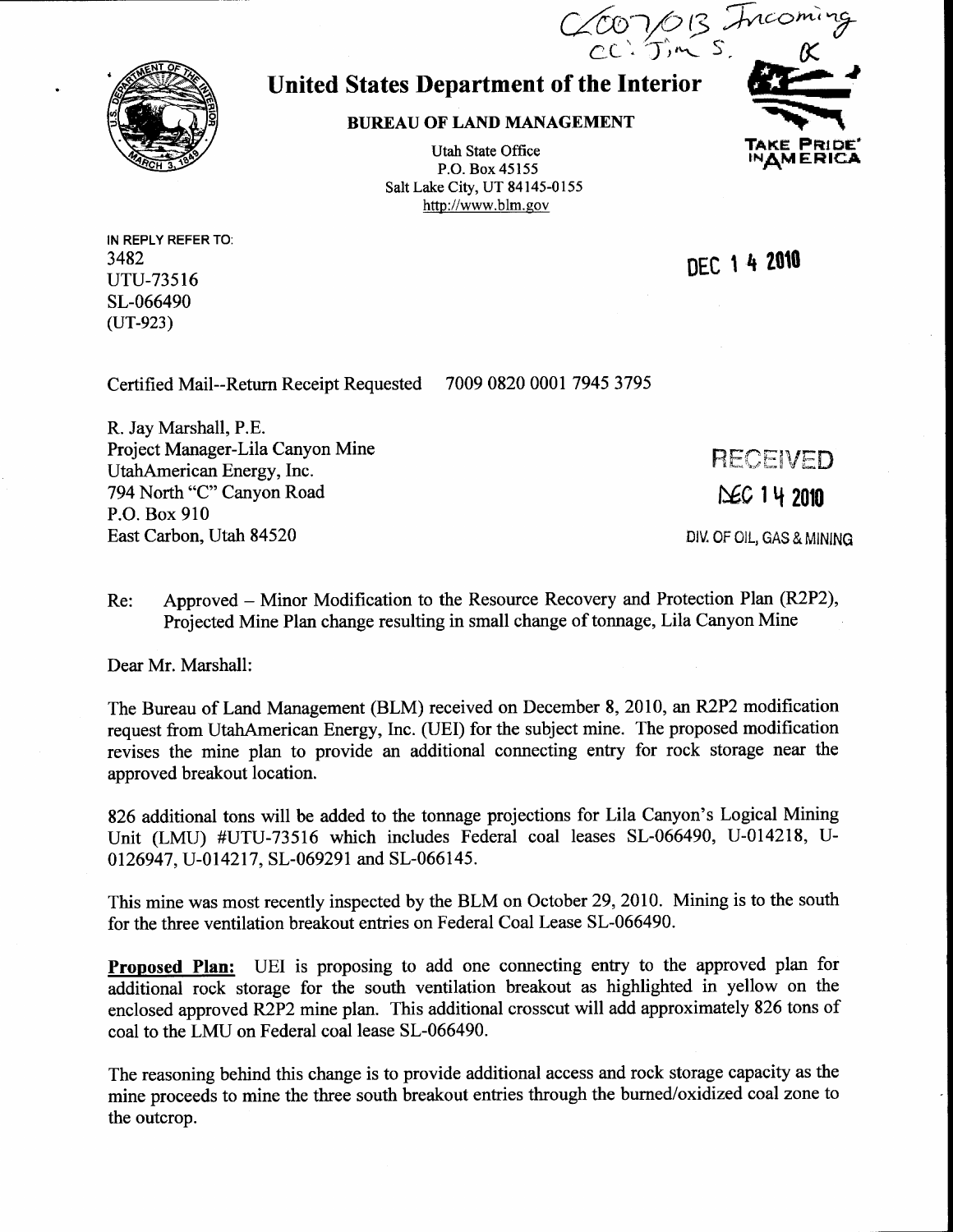Approval: The BLM approves the R2P2 plan change Further, BLM directs the additional <sup>826</sup> tons be included in the life of mine recoverable tonnage update required in  $#3$  of the "Approval with Conditions" section in the R2P2 modification approved November 24,2010.

A copy of the approved Mine Map is enclosed.

Maximum Economic Recovery (MER): Full extraction of recoverable coal reserves will enable MER of the Federal coal in LMU #UTU-73516 to be achieved.

Recoverable Reserve Base: The current recoverable coal base for LMU #UTU-73516 is 27.227 million tons (in process of updating, see approval statement above). The LMU recoverable reserve base will be increased by 826 tons.

National Environmental Policy Act (NEPA): No new surface disturbance is predicted with this action, and therefore this action is Categorically Excluded (CX) from NEPA analysis under DM 516 chapter 11.5, paragraph F. (8): Approval of minor modifications to, or minor variances from, activities described in an approved underground or surface mine plan for leasable minerals (e.g., change in mining sequcnce or timing).

This R2P2 modification complies with the Mineral Leasing Act of 1920, as amended, the regulations at CFR 3480, and the lease terms and conditions. If you have any questions, please contact Vaughn Hughes in the Price Field Office at (435) 636-3626 or Jeff McKenzie of my staff at (801) s39-4038.

Sincerely,

/s/ Roger L. Bankert

Roger Bankert Chief. Branch of Minerals

Enclosure:

Approved Mine Map

cc: UTG023, Price Field Office (w/ Enclosure) Utah Division of Oil Gas and Mining (w/ Enclosure) <sup>I</sup>594 West North Temple, Suite l2l0 Salt Lake City, Utah 84114-5801

2010-12-13LilaCanyonmineR2P2modificationapprovalJM-SA